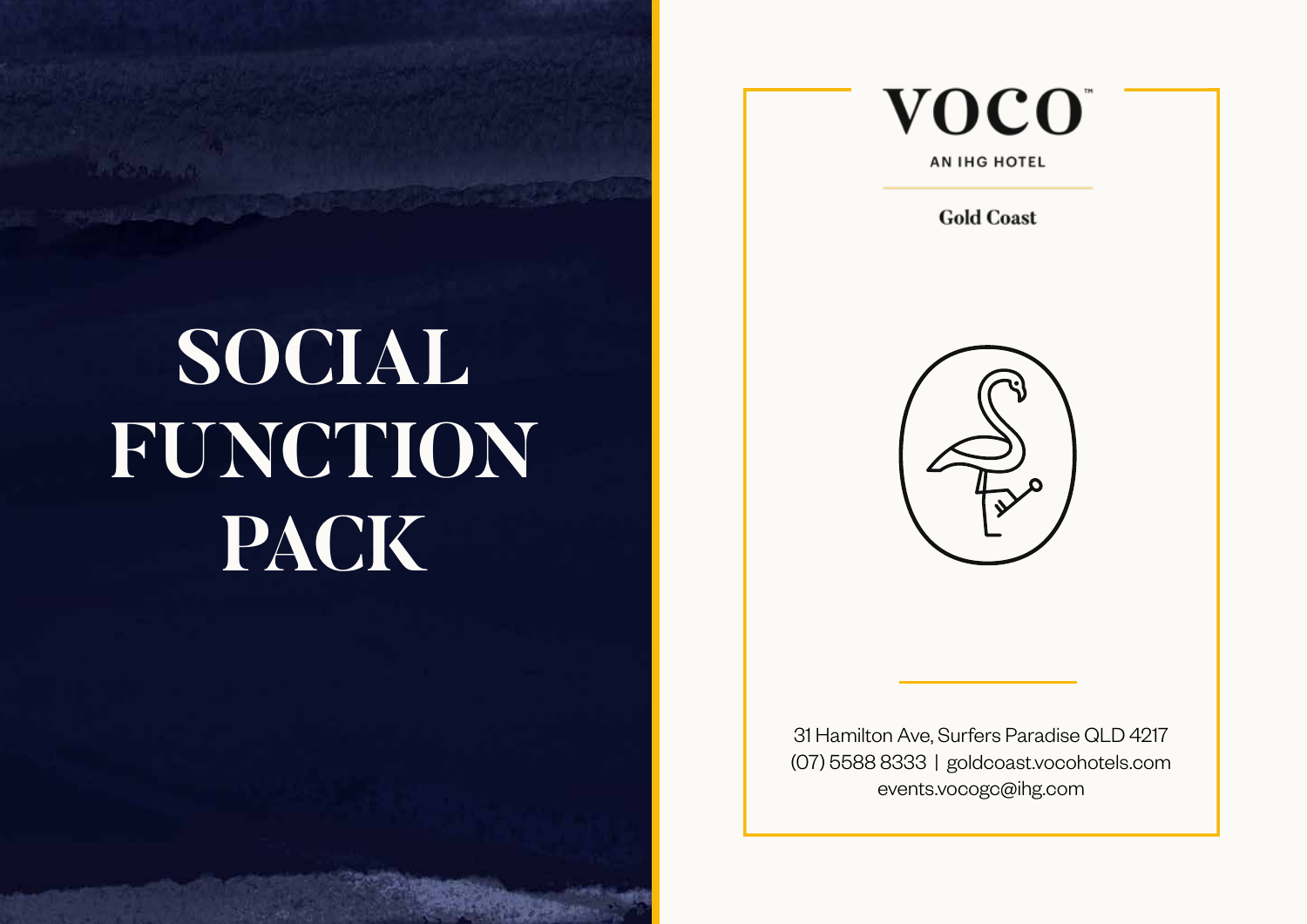

## WELCOME TO VOCO GOLD COAST

 Just a stone's throw from golden sands & crystal clear waters, voco Gold Coast is sure to surprise & delight your guests with it's unbeatable location & stylish modern function spaces.

 Why not host a cocktail party with 120 of your best friends at our Kingfisher Marquee as the sun sets against the skyline, or dance the night away in our Brolga room!

 Fancy yourself a foodie? Hold a lavish buffet dinner at our famous Waves Buffet Restaurant, or for a truly memorable dining experience, treat your guests to an intimate dinner at our signature grill house, Clifford's Grill & Lounge.

> Whatever you decide, our experienced event planners will deliver just what you want, plus a little extra.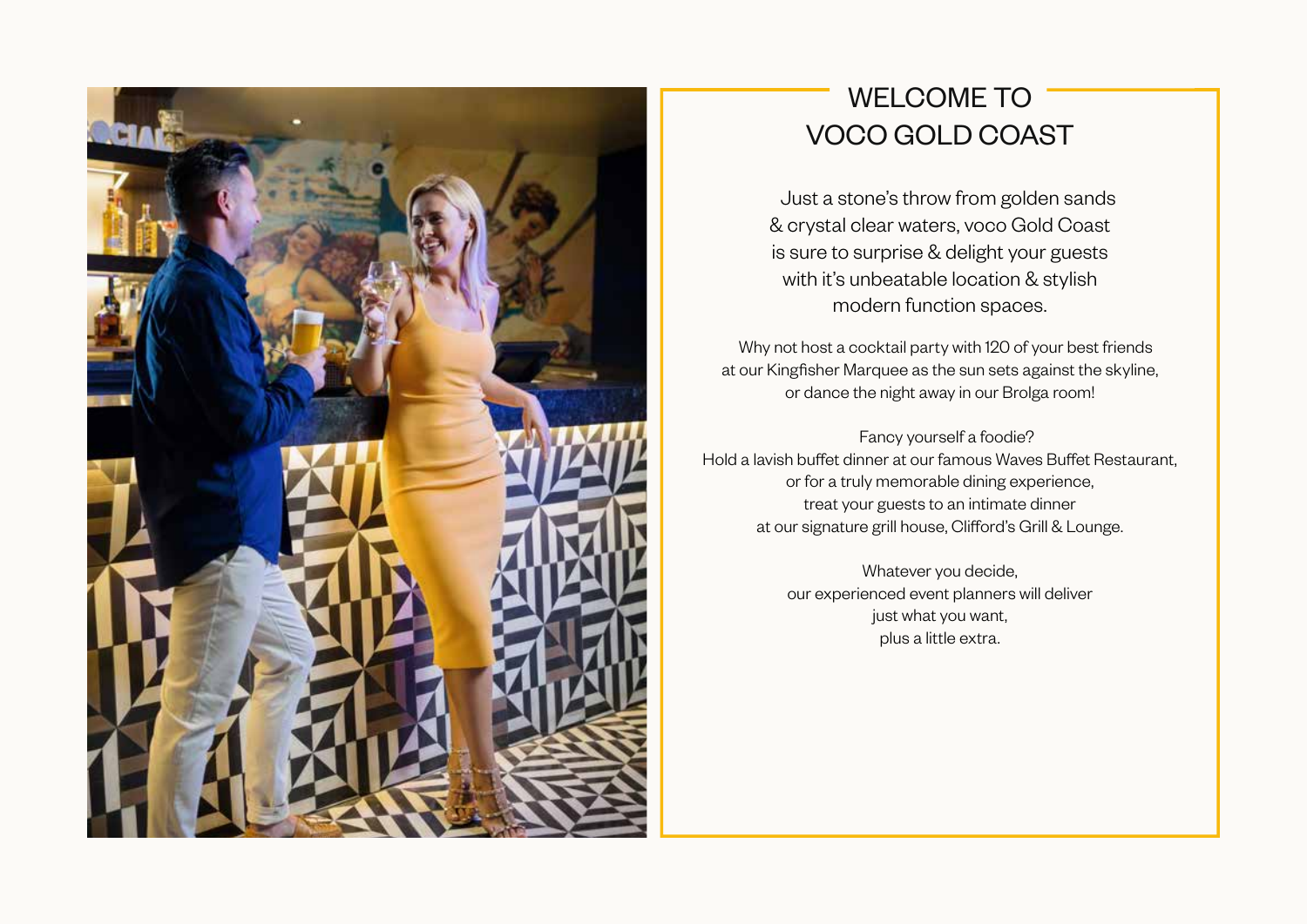

一定 医皮肤皮质 计数据分类 网络

# **Cocktail Parties**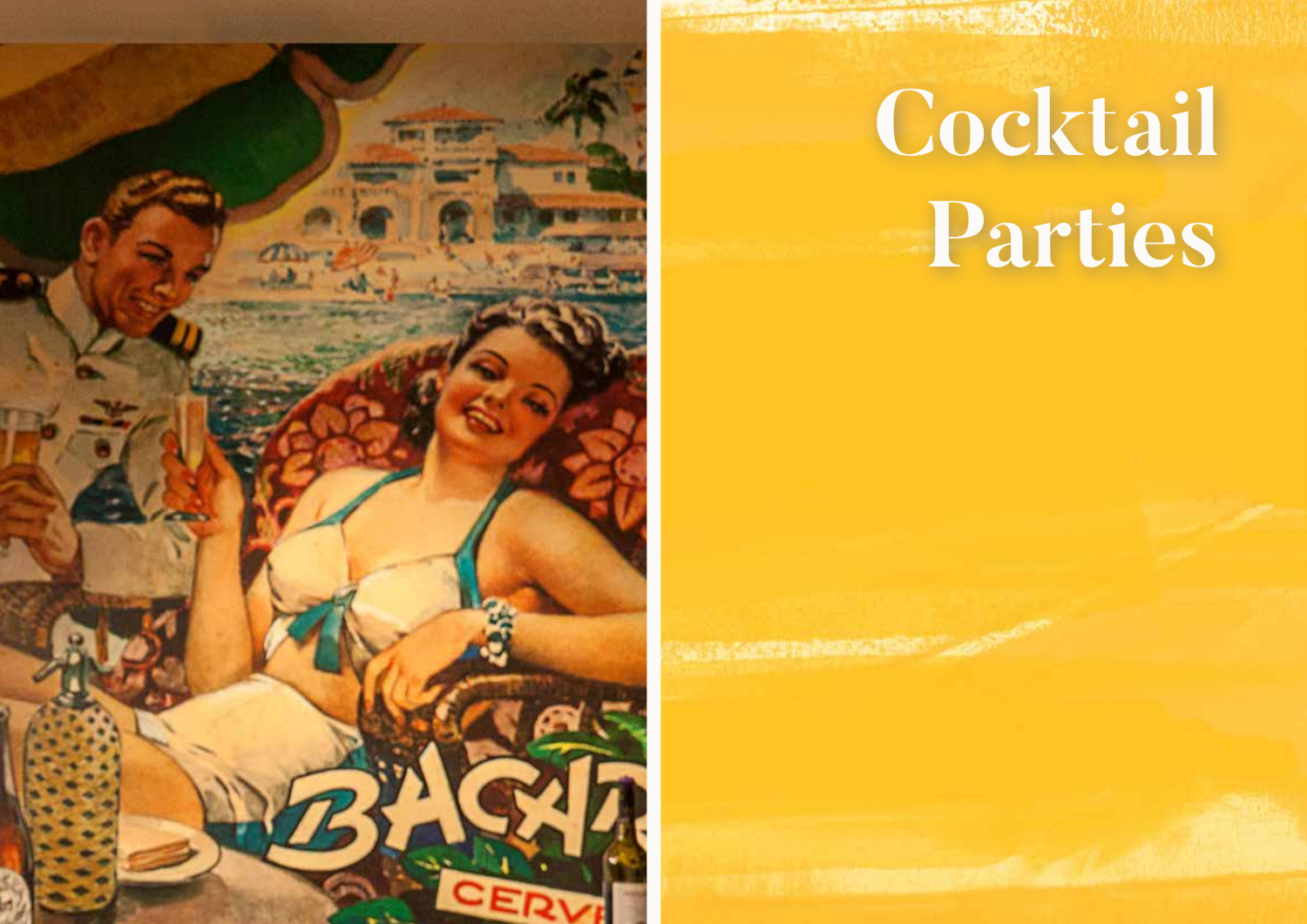

### SOCIAL HOUSE CABANA

#### **CAPACITY**

50 cocktail 24 seated

Our Social House Cabana area is perfect for intimate functions of up to 50, with a stylish indoor/outdoor look & feel.

Perfect for the warmer months!

### INCLUSIONS

Room hire (5 hours) Projector and screen for photo slideshow (Simply supply your own laptop)

### SOCIAL HOUSE LOUNGE

#### **CAPACITY**

70 cocktail 32 seated

Our Social House Lounge area is best suited to medium sized functions of up to 70. Easily configure our eclectic group of high bars, lounges & tables, making it even easier for your guests to mix & mingle. The space also comes with complimentary hire of our built-in projector screen.

### INCLUSIONS

Room hire (5 hours) Projector and screen for photo slideshow (Simply supply your own laptop)

FULL SOCIAL HOUSE (Cabana & lounge area combined)

#### **CAPACITY**

120 cocktail 56 seated

For larger groups, we recommend hiring both our Social House Lounge & Social House Cabana area, which allows you to cater for up to 120 guests cocktail style. This package also includes complimentary hire of our built-in projector screen.

### **INCLUSIONS**

Room hire (5 hours) Projector and screen for photo slideshow (Simply supply your own laptop)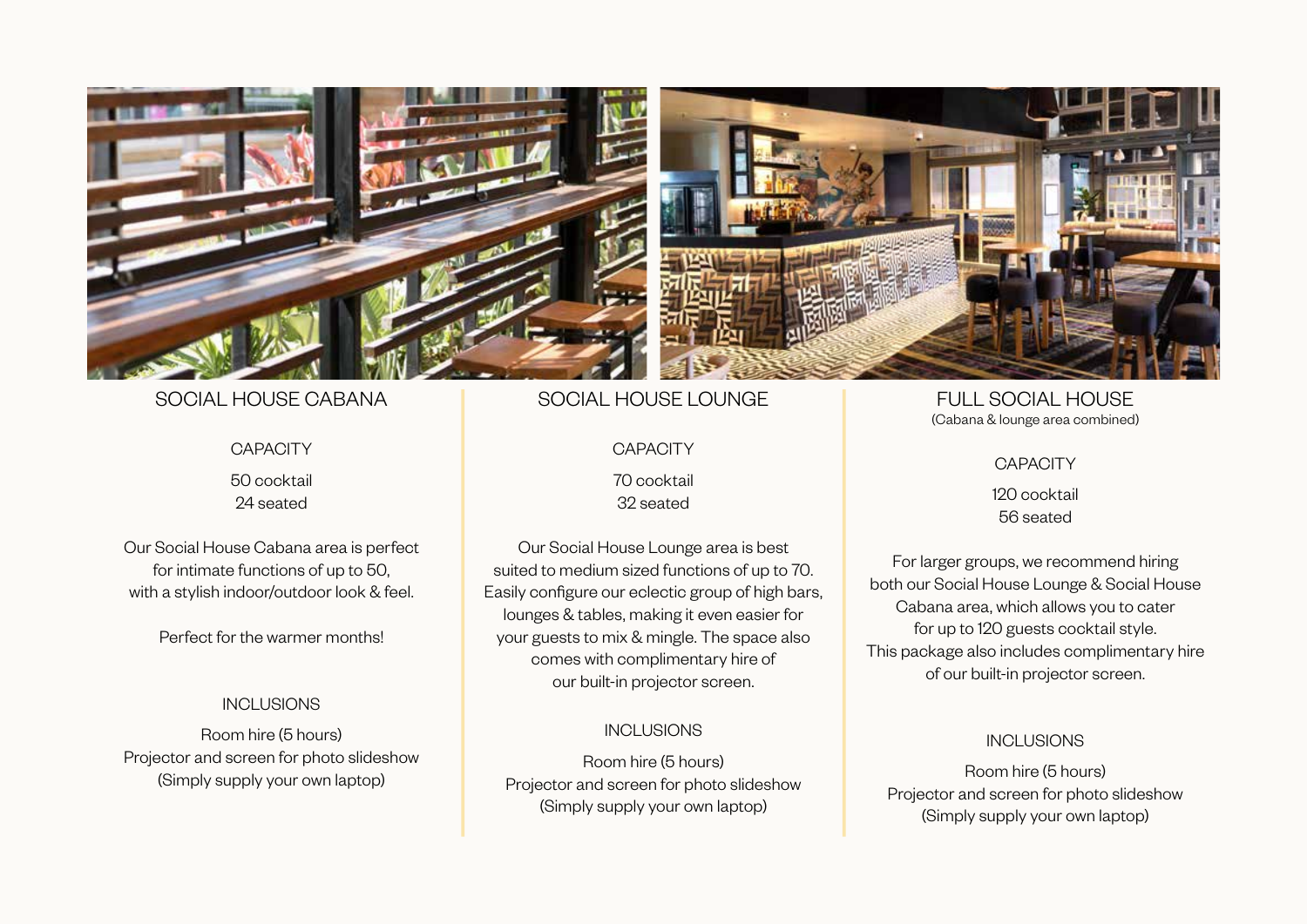

### KINGFISHER MARQUEE

### **CAPACITY**

120 cocktail 60 banquet

Celebrate outdoors with views of the Gold Coast hinterland & beyond from our poolside marquee. Perfect for cocktails by sunset or night time celebrations lit by lanterns.

### INCLUSIONS

Room hire (5 hours) Bluetooth speaker Microphone Private bar



### BROLGA ROOM

### **CAPACITY**

100 cocktail 40 banquet

Our Brolga Room is the perfect Gold Coast venue for people who love to party. If you want your celebration to focus on cocktails, beer and wine featuring your very own private bar, then this is the space for you!

### INCLUSIONS

Room hire (5 hours) Bluetooth speaker Microphone Private bar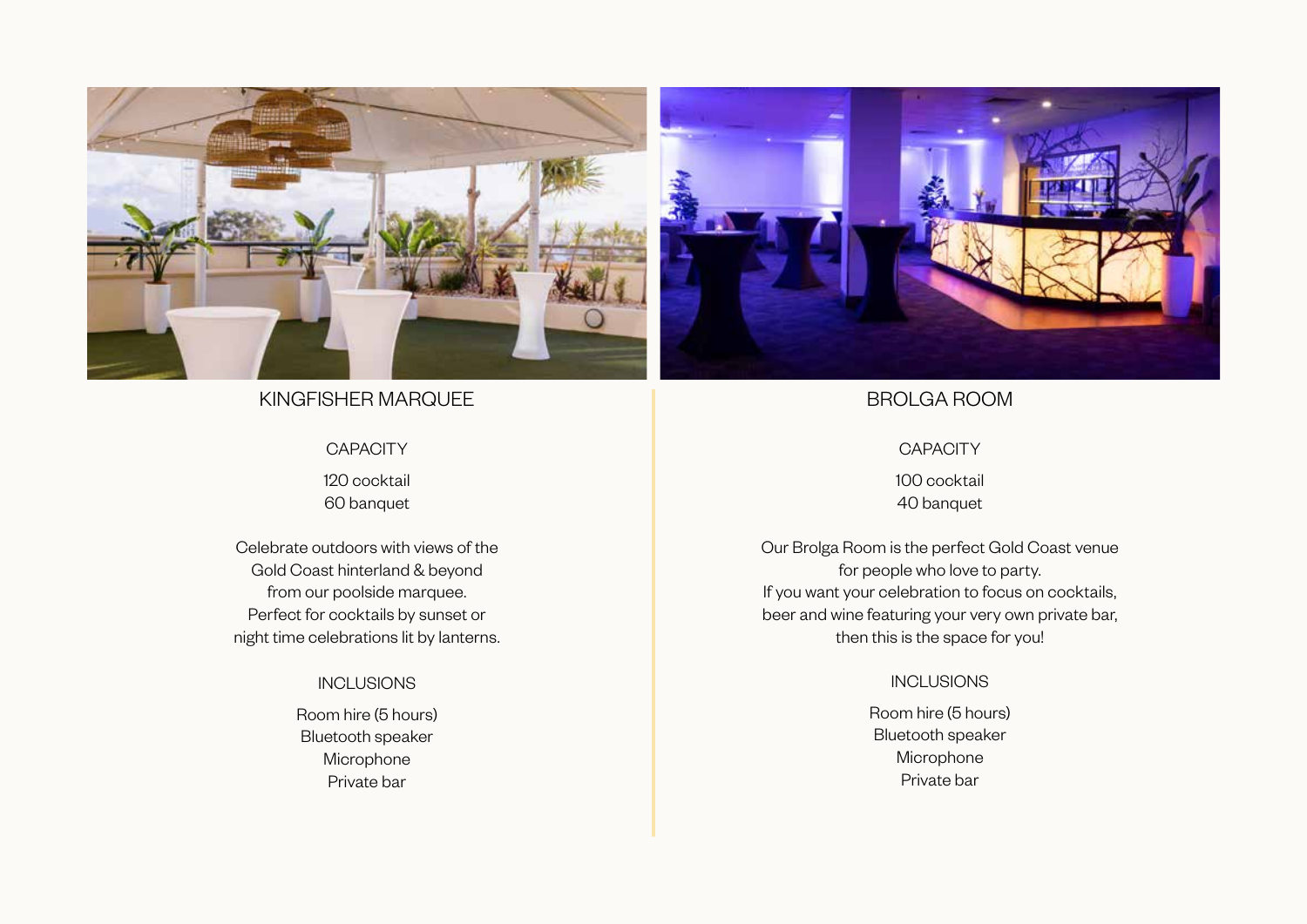### EXECUTIVE CHEF MEET DANIEL SMITH **"My passion is to bring**

Daniel's award-winning career began at Fiascos in Woolloongabba and has seen him gain a wealth of experience from across the globe whilst working at some of the of the world's best restaurants including Bedarra Island, One & Only Maldives at Reethi Rah and Stamford Hotels & Resorts.

Awarded the '2012 Chef Of The Year' by Stamford Hotels & Resorts, and twice honoured as a finalist in the Queensland Hotels Association 'Chef Of The Year' Awards (2015 & 2018), Daniel now calls voco Gold Goast home where he leads the culinary teams at the Social House Bar & Lounge, Waves Buffet Restaurant & Clifford's Grill & Lounge.

Whether you're looking for an intimate dining experience at voco's signature steakhouse Clifford's Grill & Lounge, something a little more casual at Social House, a bespoke cocktail function or a lavish buffet with all the trimmings – rest assured that Daniel and his team are experts at creating unforgettable culinary experiences for you and your guests.

**the local flavours of a region to life, using produce from within 200 culinary kilometres where possible."**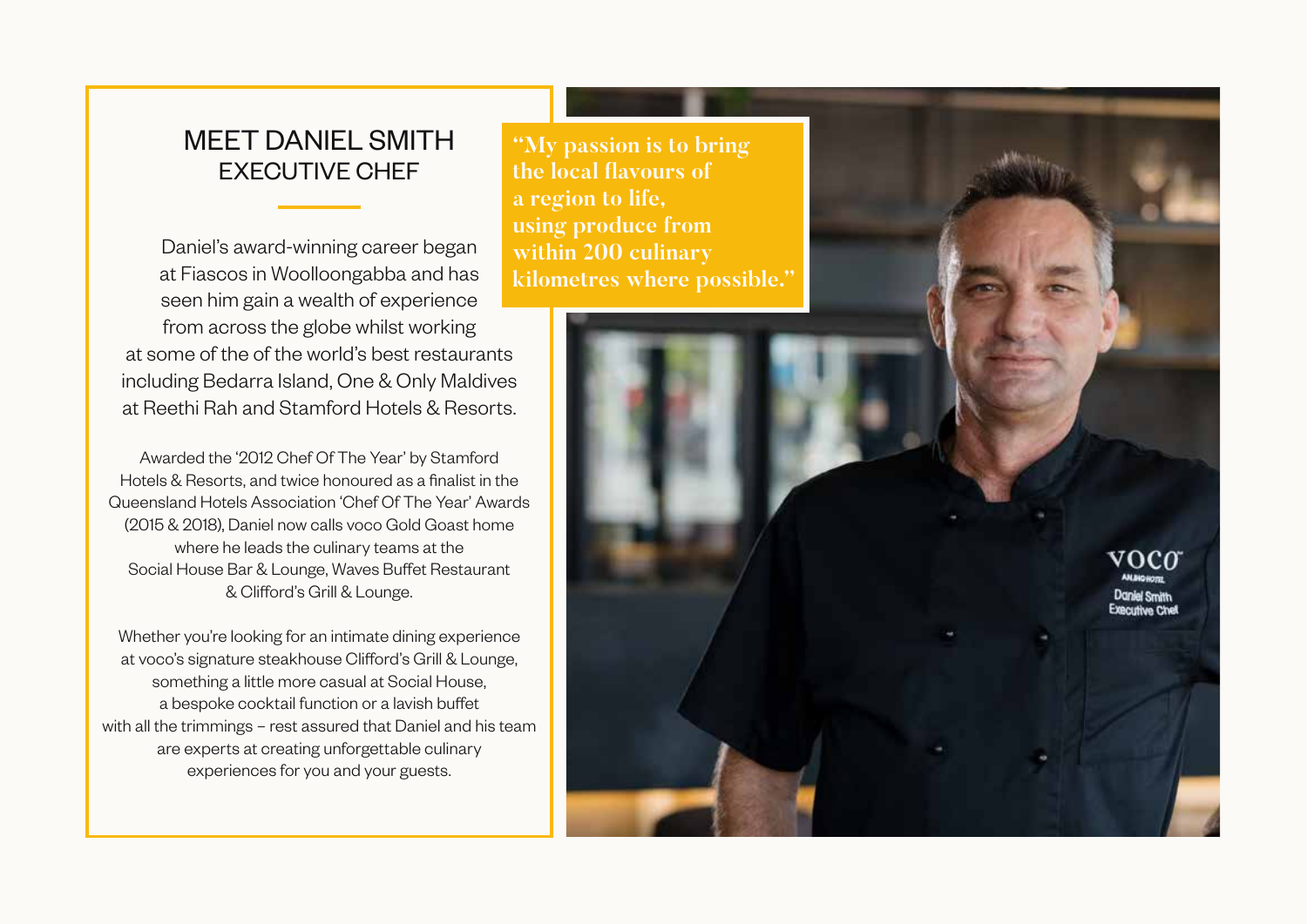

# **Canapé style**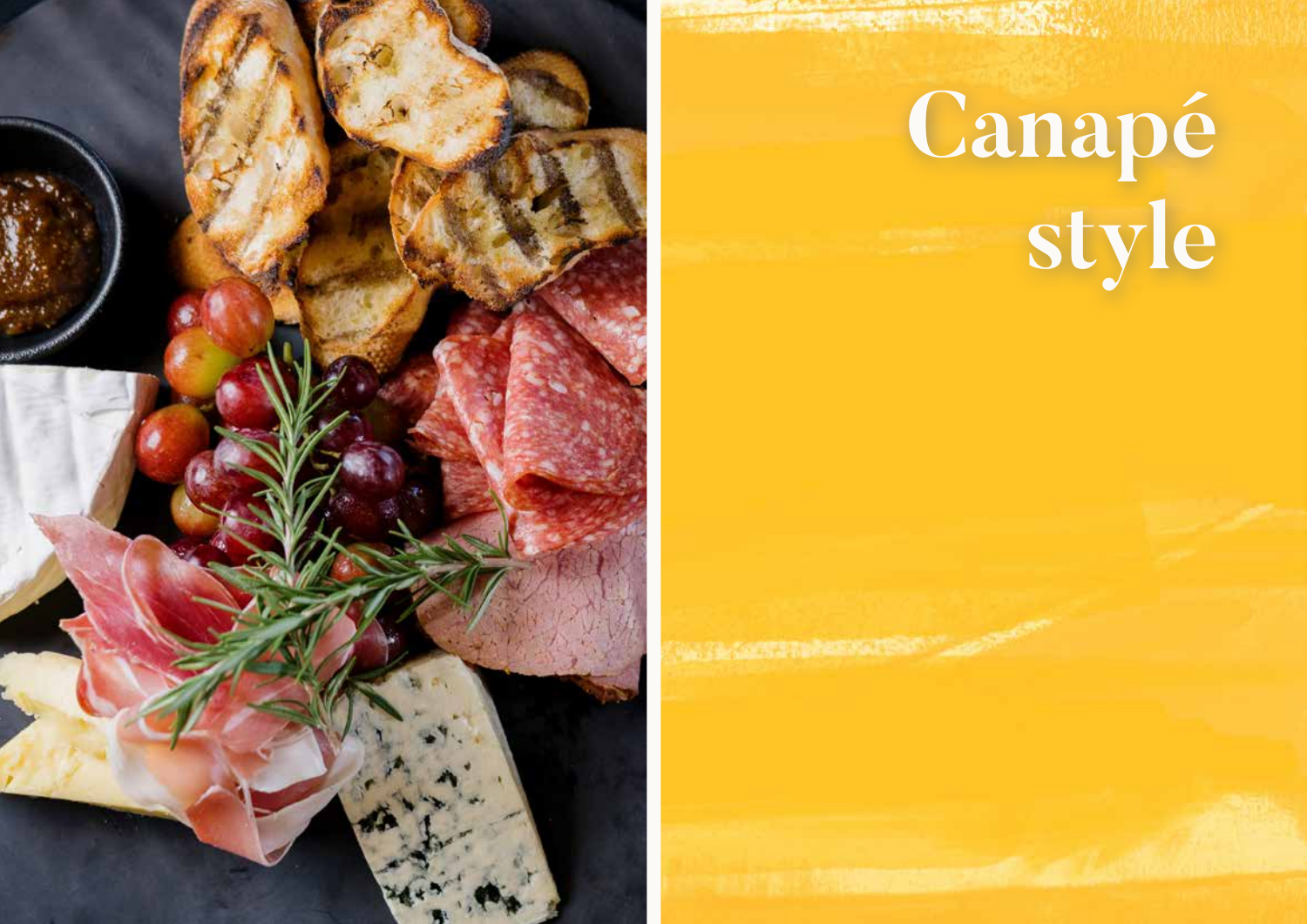### MADE TO MINGLE

### PLATTERS \$80 (Serves 6)

Cheese and Charcuterie

Vintage cheddar, Camembert and Australian blue cheese Salumi, prosciutto, pastrami and ham, fig paste, crostini and seasonal fruit

> Oceans 11 Platter Salt and pepper fried squid, Panko fish sliders, and Barramundi spring rolls Prawn cigars, aioli, lemon and lime

### Mixed Grill Mezze

Chicken yakatori, wagyu beef sliders and lamb kofta Trio of middle eastern dips, grilled flat bread, zaatar

### Vegetable Feast

Haloumi skewers, Tomato bruschetta, Crisp falafel Trio of middle eastern dips, grilled flat bread, za'atar

PIZZA \$20 each (6 slices)

Social meat lover

Wagyu beef meat balls, bacon, salami and house BBQ sauce

Double pepperoni, buffalo mozzarella, tomato sugo

> Roasted pumpkin, spinach and olives with labneh

Tandoori chicken, cashews and coriander, tomato sugo

### CELEBRATION CAKE

Bring your own cake Cut & served on platters \$2.5pp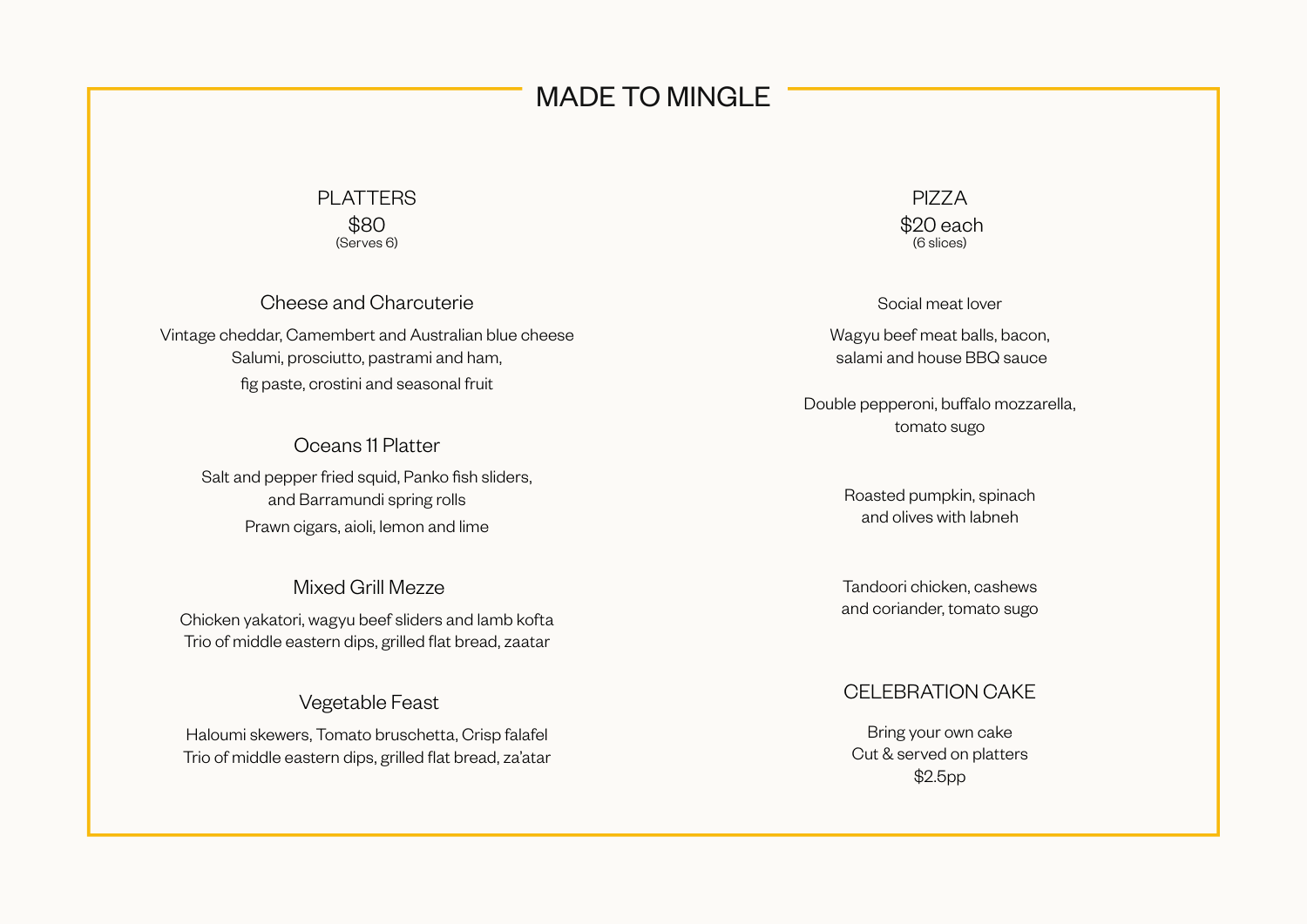

A PARTIES OF THE PARTIES OF THE PARTIES.

# **Plated (seated)** ALL ABOUT SHARING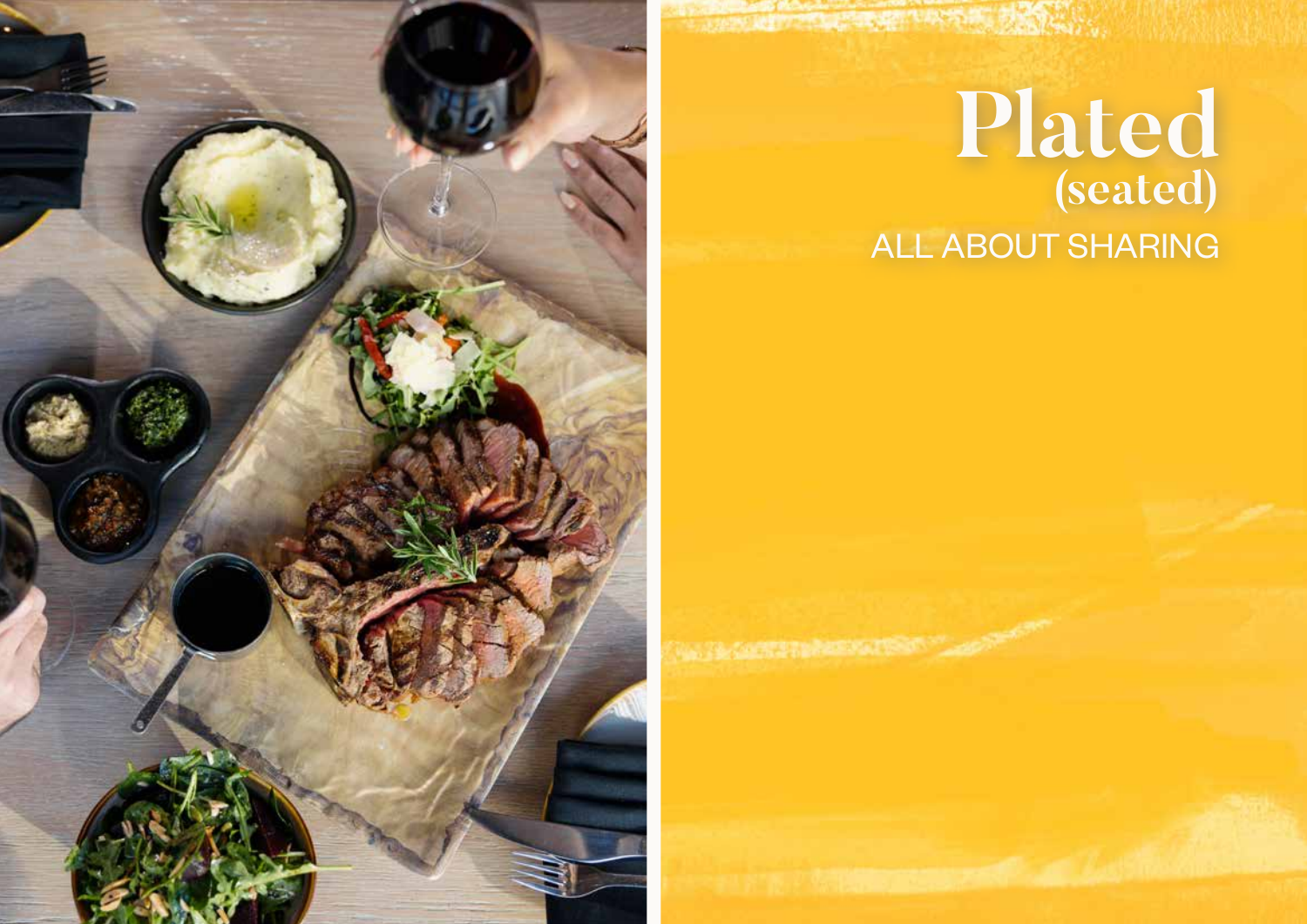

(Minimum 8 guests) 2 courses \$62pp 3 courses \$74pp

### ENTREE

(Tasting experience)

Tapas Platter - consisting of; Three-hour slow braised pork belly, sweet Bali manis, fresh basil, crispy shallots (DF)

> Crispy salt and pepper squid, roasted garlic mayo, fresh lime (DF)

Sicilian Arancini – panko breaded, pumpkin and buffalo mozzarella, truffle and rosemary mayo (V)

Six-hour slow braised beef cheek, lemon, capers, grilled crostini, roasted garlic skordalia, grilled haloumi with za'atar, olive oil, tomato, lemon (V)(GF)

MAIN (Please choose 2 of the following items to share)

Char-Grilled 1 kg T-Bone Steak sliced off the bone with dressed baby rocket, parmesan, three dipping sauces (GF)

> Super Slow Cooked Lamb Shoulder started yesterday pull me apart today with salsa verde, lamb jus, lemon wedge, rock salt on the side (GF)

Charred Whole Free-Range Chicken split to serve with spiced Memphis dry rub, sticky molasses, house American slaw, grilled corn, crispy onion rings

> Fish of the Day, Sweet and sour chilli jam, herb salad, seared broccolini, fresh lime (GF, DF)

**SIDES** 

(Please choose 2 of the following items to share)

Clifford's house mash, truffled tapenade, truffle oil (GF)

Chunky chips, parmesan, truffle oil, crème fraiche Seared broccolini, sesame seed dressing (GF)

Green salad, nuts, seeds, roasted beetroot slaw, dried cranberries (V)(GF)(DF)

### **DESSERTS**

Chef's selection of decadent dessert canapes to share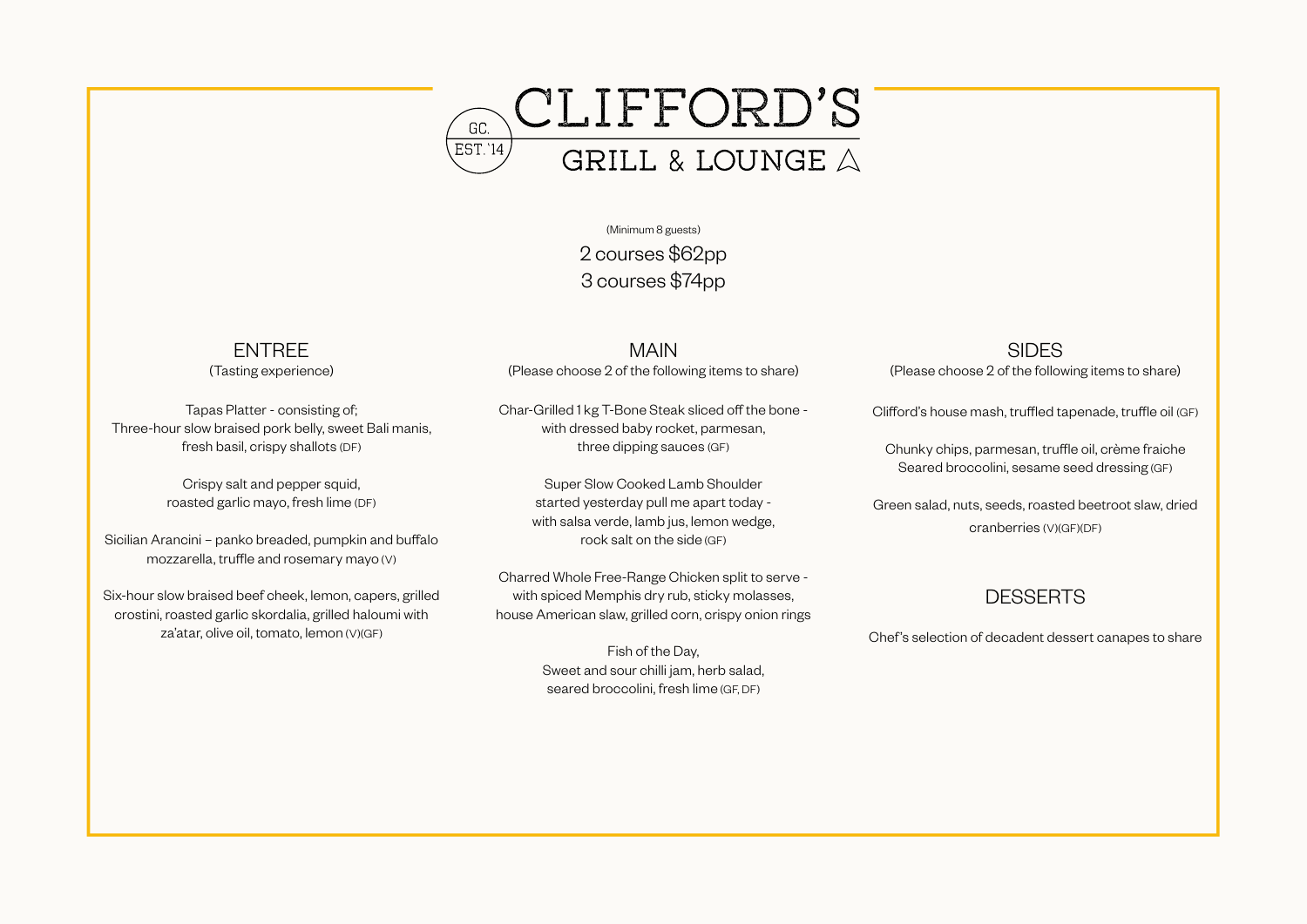

# **Something to drink?**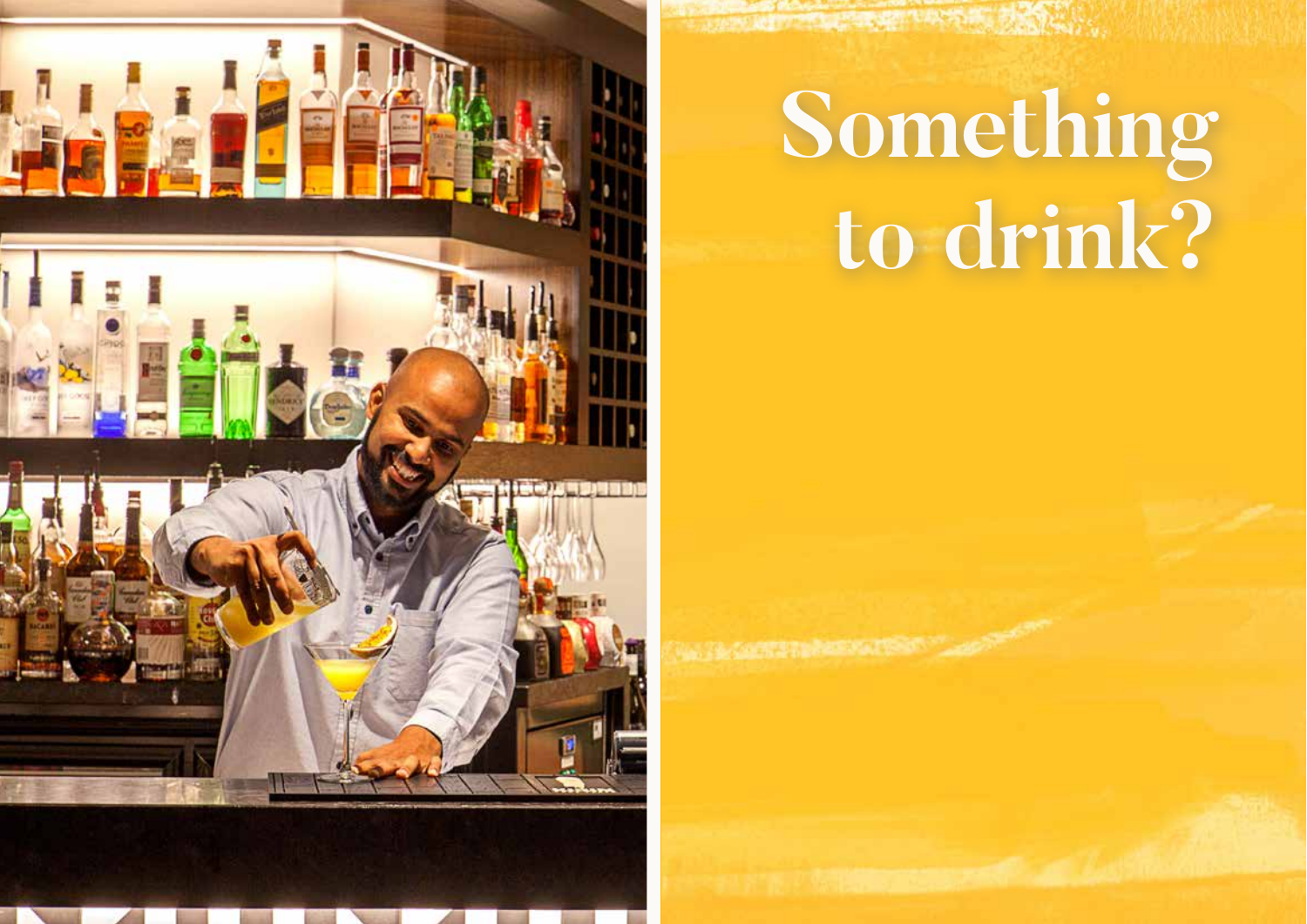## DRINK PACKAGES

When it's time to get social & celebrate, our drink packages can be easily added onto any event or function. Simply choose from either our house or premium drink packages.

### Includes one; sparkling, white wine, red wine & beer from our house range. 1 hour \$20pp 2 hours \$30pp 3 hours \$40pp 4 hours Bar tab only voco ESSENTIALS

### voco DELUXE

Select from our premium range of sparkling, white white, red wine & beer.

| 1 hour  | \$40pp             |
|---------|--------------------|
| 2 hours | \$50 <sub>pp</sub> |
| 3 hours | \$60 <sub>pp</sub> |
| 4 hours | Bar tab only       |

### Looking to impress your guests?

Spirits \$10pp

Mr Consistent wir Consistent<br>Cocktail Selection

Non-alcoholic soft drinks & juice are complimentary with each package. (Mr Consistent Cocktail Selection must be purchased in addition to the Spirits package)